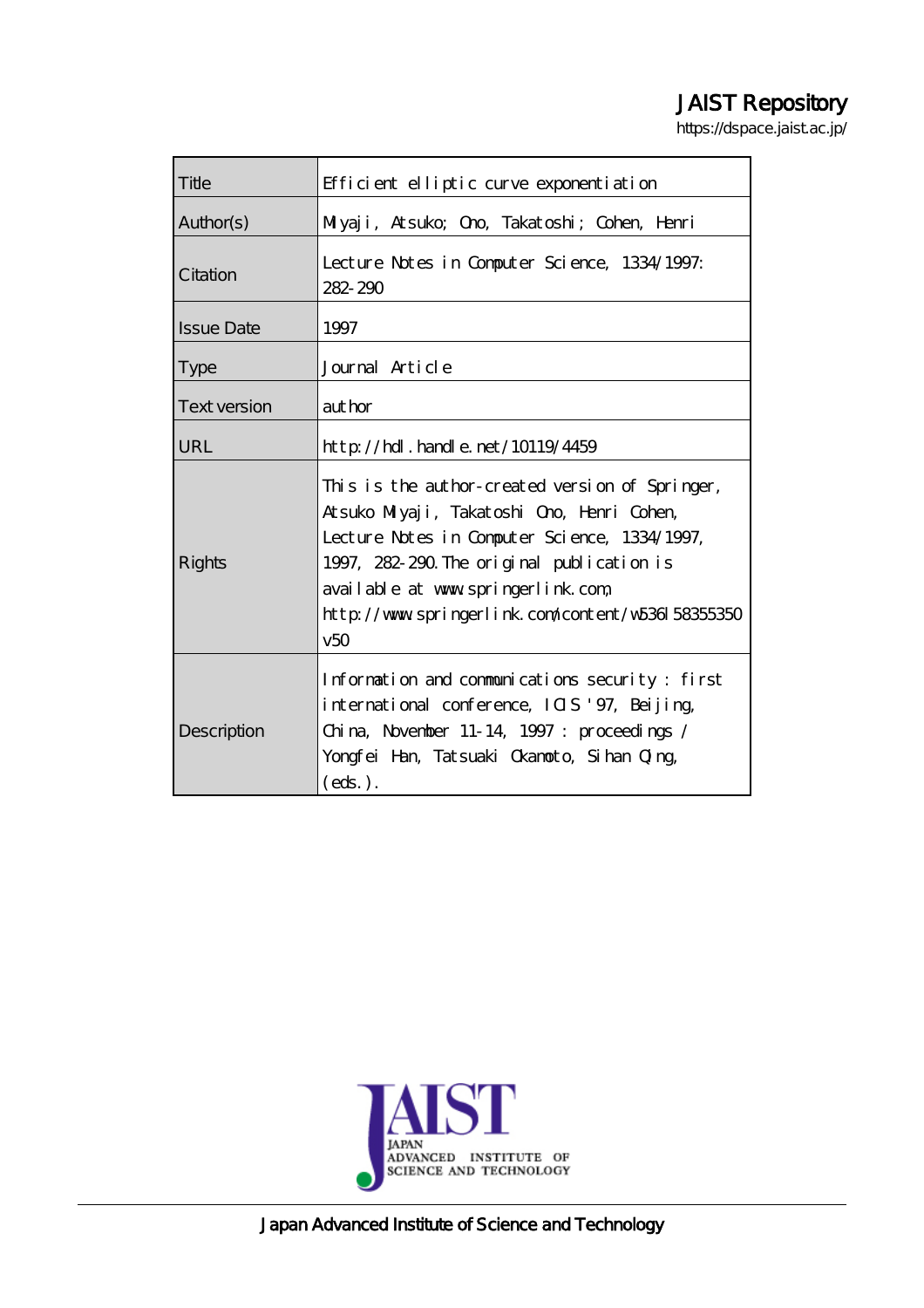# **Efficient elliptic curve exponentiation**

Atsuko Miyaji<sup>1</sup>, Takatoshi Ono<sup>2</sup> and Henri Cohen<sup>3</sup>

<sup>1</sup> Multimedia Development Center, Matsushita Electric Industrial Co., LTD.  $^{\rm 2}$  Matsushita Information Systems Research Laboratory Nagoya Co., Ltd.  $3$  Université Bordeaux

**Abstract.** Elliptic curve cryptosystems, proposed by Koblitz([8]) and Miller([11]), can be constructed over a smaller definition field than the ElGamal cryptosystems $([5])$  or the RSA cryptosystems $([16])$ . This is why elliptic curve cryptosystems have begun to attract notice. There are mainly two types in elliptic curve cryptosystems, elliptic curves *E* over  $\mathbb{F}_{2^r}$  and *E* over  $\mathbb{F}_p$ . Some current systems based on ElGamal or RSA may often use modulo arithmetic over  $\mathbb{F}_p$ . Therefore it is convenient to construct fast elliptic curve cryptosystems over  $\mathbb{F}_p$ . In this paper, we investigate how to implement elliptic curve cryptosystems on  $E/\mathbb{F}_p$ .

## **1 Introduction**

Koblitz ([8]) and Miller ([11]) proposed a method by which public key cryptosystems can be constructed on the groupof points on an elliptic curve over a finite field instead of a finite field. If elliptic curve cryptosystems avoid the Menezes-Okamoto-Vanstone reduction ([13]), then the only known attacks are the Pollard  $\rho$ –method ([15]) and the Pohlig-Hellman method ([14]). So up to the present, we can construct elliptic curve cryptosystems over a smaller definition field than the discrete-logarithm-problem(DLP)-based cryptosystems like ElGamal cryptosystems $([5])$  or DSA $([3])$  and the RSA cryptosystems $([16])$ . Elliptic curve cryptosystems with 160-bit key have the same security as both ElGamal cryptosystems and RSA with 1,024-bit key. This is why elliptic curve cryptosystems have been discussed in ISO/IEC CD 14883-3, ISO/IEC DIS 11770-3, ANSI ASC X.9, X.9.62, and IEEE P1363([7]). As standardization is advanced, fast implementation of elliptic curve cryptosystems has been reported $([6, 20, 22])$ .

There are mainly two types in elliptic curve cryptosystems, elliptic curves over  $\mathbb{F}_{2^r}$  and elliptic curves over  $\mathbb{F}_p$ . Up to the present, the study on implementation has been often aimed at elliptic curves over  $\mathbb{F}_{2^r}$  since arithmetic in IF2*<sup>r</sup>* has an advantage of good performance in hardware. Practically speaking, however, DLP-based cryptosystems or RSA cryptosystems, both of which use modular arithmetic over  $\mathbb{F}_p$ , have been widely used in many systems. Therefore it would be convenient to construct elliptic curve cryptosystems over  $\mathbb{F}_p$ since we can offer both RSA and elliptic curve cryptosystems with one modular arithmetic.

Elliptic curve cryptosystems mainly consist of elliptic curve exponentiations. This paper studies efficient elliptic curve exponentiation, which aims at elliptic curves over  $\mathbb{F}_p$  but can be applied to any elliptic curve. Studies on elliptic curve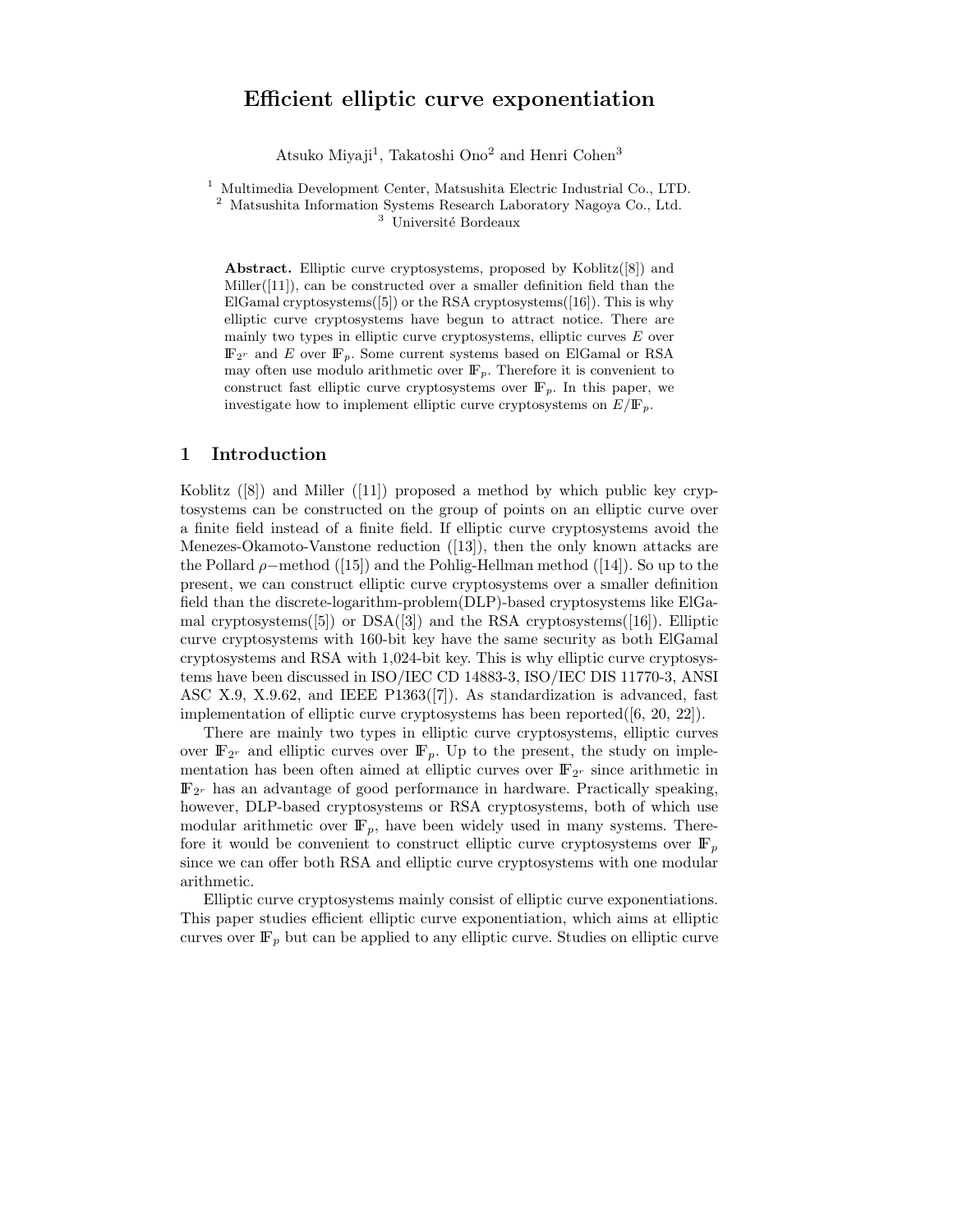exponentiations are mainly classified into three factors: the coordinate, an exponentiation for a fixed point, and an exponentiation for a random point. This paper investigates these three factors:

1. **The coordinate:** Elliptic curve exponentiation can be computed by repeating additions and doublings, where the repeated number of additions can be reduced by a suitable algorithm, but that of doublings can not be reduced especially in the case of exponentiation for a random point. On the other hand, we can define some coordinates on an elliptic curve, which give each different addition formula. So we investigate the efficiency of the addition formula in jacobian coordinates([2]) which is less familiar than projective coordinates. Jacobian coordinates offer a slower addition but a faster doubling, which should be suitable for elliptic curve exponentiation.

2. **Exponentiation for a fixed point:** In this case, the precomputation table method $([1])$  is useful, which computes an elliptic curve exponentiation by repeating only additions and no doubling. In order to make use of a feature of jacobian coordinates, we propose a new algorithm which requires more doublings but fewer additions. Total computation amount for  $kG$  in our algorithm is less than [1].

3. **Exponentiation for a random point:** In this case, the addition-subtraction method is usually mixed with the window method $([10, 12, 9, 20])$ . In this approach, an interval between two windows mainly determines the computation amount: the longer the interval is, the less the computation amount is. Importantly, signed binary representation of  $k$  is not determined uniquely, while an interval differs for each signed binary representation. An average interval by mixing the signed binary representation in  $[12]$  and the window method is  $4/3$ , that in [9] is 3/2. Here we present a new method for signed binary representation, which improves the average interval to 2 by mixing with the window method.

This paper is organized as follows. Section 2 discusses jacobian coordinates. Section 3 investigates each suitable algorithm for exponentiation of a fixed point and a random. Two implements of a 160-bit definition field and a 169-bit definition field are presented in appendices.

## **2 The coordinate**

An elliptic curve can be represented by several sets of coordinates. The addition formula, which is defined by setting a point at infinity  $\mathcal O$  to zero, differs for each coordinate: the computation amount of addition differs for each coordinate. Two coordinates, affine coordinates and projective coordinates, are well known([19]). Affine coordinate requires a division in every addition and every doubling but requires fewer multiplications than projective coordinate. On the other hand, projective coordinate does not require any division in either addition or doubling and does require a division only once in the final stage of the computation of elliptic curve exponentiation. In the case of  $\mathbb{F}_p$  the computation of elliptic curve exponentiation in projective coordinates is faster than that in affine coordinates since the ratio of the computation amount of division in  $\mathbb{F}_p$  to that of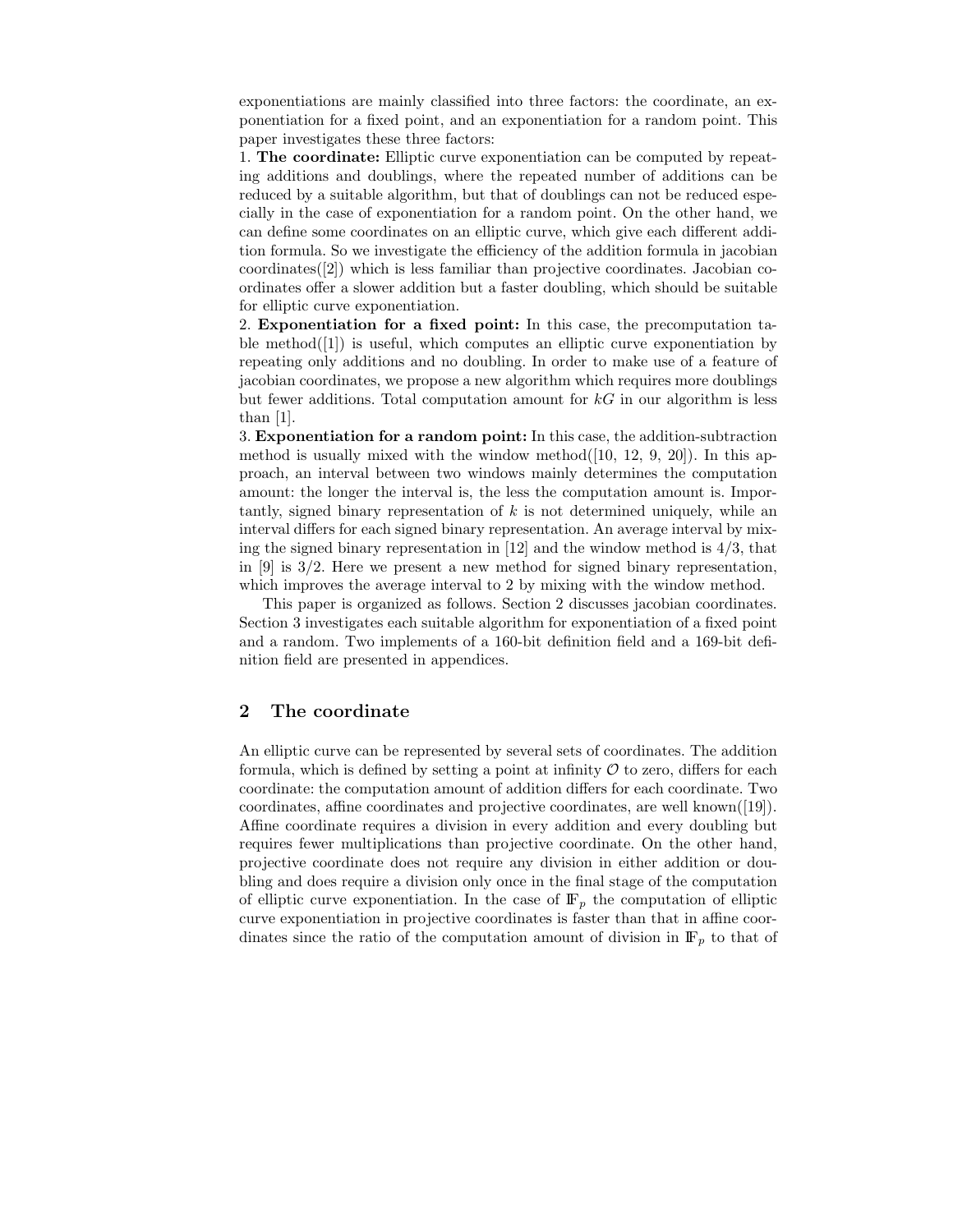multiplication in  $\mathbb{F}_p$  is generally larger than 9.

Here we discuss another coordinate([2]), which is called jacobian coordinate in this paper. The addition formula in jacobian coordinates is similar to projective coordinate: it does not require any division modulo  $p$  in either addition or doubling and does require a division only once in the final stage of the computation of elliptic curve exponentiation. However, jacobian coordinates offer a doubling with less computation amount but an addition with more computation amount than projective coordinates. This feature should be suitable for elliptic curve exponentiation since the number of additions required in elliptic curve exponentiation can be reduced by a suitable algorithm, but that of doublings may not be reduced.

Here we presents the addition formula in jacobian coordinate which is a slightly revised version of ([2]). Let an elliptic curve over  $\mathbb{F}_p(p > 3)$  be

 $E: y^2 = x^3 + ax + b$   $(a, b \in \mathbb{F}_n, 4a^3 + 27b^2 \neq 0).$ 

For the elliptic curve, the jacobian coordinate sets  $x = X/Z^2$  and  $y = Y/Z^3$  i.e.

$$
E: Y^2 = X^3 + aXZ^4 + bZ^6.
$$

The addition formulae in the jacobian coordinates are the following. Let  $P =$  $(X_1, Y_1, Z_1), Q = (X_2, Y_2, Z_2)$  and  $P + Q = R = (X_3, Y_3, Z_3).$ 

• Curve addition formula in jacobian coordinates  $(P \neq \pm Q)$ 

$$
X_3 = -H^3 - 2U_1H^2 + r^2, Y_3 = -S_1H^3 + r(U_1H^2 - X_3), Z_3 = Z_1Z_2H,
$$

where  $U_1 = X_1 Z_2^2$ ,  $U_2 = X_2 Z_1^2$ ,  $S_1 = Y_1 Z_2^3$ ,  $S_2 = Y_2 Z_1^3$ ,  $H = U_2 - U_1$ ,  $r = S_2 - S_1$ ;<br>• Curve doubling formula in iacobian coordinates  $(R - 2P)$ • Curve doubling formula in jacobian coordinates  $(R = 2P)$ 

$$
X_3 = T, Y_3 = -8Y_1^4 + M(S - T), Z_3 = 2Y_1Z_1,
$$

where  $S = 4X_1Y_1^2$ ,  $M = 3X_1^2 + aZ_1^4$ ,  $T = -2S + M^2$ .

Here we discuss the computation amount of addition formulae. We denote the computation amount for 1 multiplication(resp. division) in  $\mathbb{F}_p$  by  $M$ (resp. D). For simplicity, we neglect addition, subtraction and multiplication by a small constant in  $\mathbb{F}_p$  because they are much faster than multiplication and division in  $\mathbb{F}_p$ . Table 1 presents the number of multiplications in addition formula of jacobian coordinates and projective coordinates, where the addition formula in projective coordinates is presented in Appendix A. Table 1 includes the following special cases: in the computation of a fixed point, we may set  $Z_1$  to one or both  $Z_1$  and  $Z_2$  to one in addition formula. Doubling formula depends on a coefficient a of an elliptic curve: in the case of  $a = 0$  or  $a = -3$ (setting  $w = 3X_1^2 - 3Z_1^4 = 3(X_1 - Z_1^2)(X_1 + Z_1^2)$ ) the computation amount is reduced. Note that addition  $3(X_1 - Z_1^2)(X_1 + Z_1^2)$ , the computation amount is reduced. Note that addition formula does not depend on coefficients formula does not depend on coefficients.

|                       | addition |                  |                                                                                | doubling |              |     |
|-----------------------|----------|------------------|--------------------------------------------------------------------------------|----------|--------------|-----|
|                       |          |                  | $ Z_1, Z_2 \neq 1   Z_1 = 1   Z_1 = Z_2 = 1   a \neq 0, -3   a = 0   a = -3  $ |          |              |     |
| Projective coordinate | 14M      | 11 M             | 7M                                                                             |          | $12M$ 10 $M$ | 10M |
| Jacobian coordinate   | 16 M     | $\boldsymbol{M}$ | 6M                                                                             | 10M      | 7 M          | 8M  |

**Table 1. Number of multiplications in addition formula**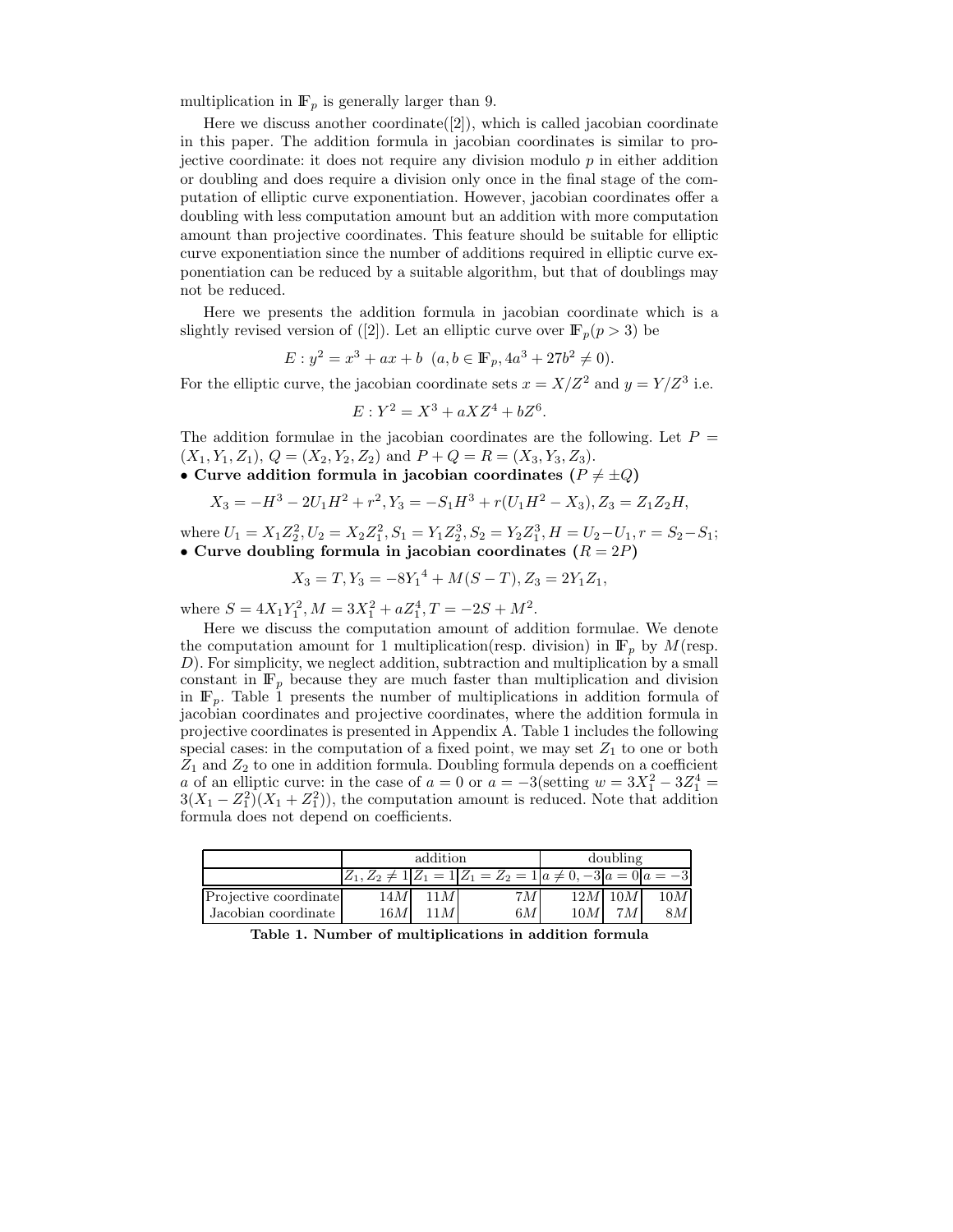## **3 Elliptic curve exponentiation**

This section discusses elliptic curve exponentiations for a fixed point and a random point. Both discussion depends neither on the size of definition field nor on the characteristic of definition field.

#### **3.1 Exponentiation for a fixed point**

For simplicity, here we assume a 160-bit definition field  $\mathbb{F}_p$ . As for a fixed point, the precomputation table method is useful([1]): it prepares a table of 40 points  $16^{i}G$  for  $i = 1, \dots, 40$ , each of which Z-coordinate is set to 1, and computes  $kG$  in about 44 additions (subtractions. Since this method does not require any  $kG$  in about 44 additions/subtractions. Since this method does not require any doubling, projective coordinate is suitable. The computation amount sums up to  $500M + D$ , considering carefully three cases of addition in Table 1. Note that the computation amount does not depend on a coefficient a of an elliptic curve.

As we have seen in Section 2, the computation amount of doubling is less than that of addition. Therefore we would reduce the number of additions rather than that of doublings. Here we describe another method which requires more doublings but fewer additions than [1]. The tables consist of 62 points,

$$
A[s] = \sum_{j=0}^{4} a_{s,j} 2^{32j} G \text{ and } B[s] = \sum_{j=0}^{4} a_{s,j} 2^{16+32j} G \ (1 \le s \le 31),
$$

where  $a_{s,0}, \dots, a_{s,4}$  is a representation of s in radix 2, that is  $s = \sum_{j=0}^{4} a_{s,j} 2^j$ .<br>The Z-coordinates of 62 points are also set to 1. Then the algorithm to compute The Z-coordinates of 62 points are also set to 1. Then the algorithm to compute  $kG$  is as follows, where k is set to  $k = \sum_{i=1}^{159} k(i)2i$ .  $kG$  is as follows, where k is set to  $k = \sum_{j=0}^{159} k[j]2^j$ :

Algorithm 1.

1. set 
$$
u_j = \sum_{i=0}^4 k[32i + j]2^i
$$
 and  $v_j = \sum_{i=0}^4 k[32i + 16 + j]2^i$  for  $0 \le j \le 15$   
\n2. set  $A[0] = \mathcal{O}, B[0] = \mathcal{O}$ , and  $T = \mathcal{O}$   
\n3. for  $i = 15$  to 0 by  $-1$   
\n $T = 2T$  and  $T = T + A[u_i] + B[v_i]$   
\n4. output  $T = kG$ .

The above algorithm computes  $kG$  by 30 additions and 15 doublings. Jacobian coordinate is suitable for this method. By using jacobian coordinate, the computation amount sums up to  $479M + D$ . If we set a coefficient  $a = 0$  of elliptic curve, the computation amount is reduced to  $434M + D$ .

To sum up, our method with jacobian coordinate can reduce the computation amount of  $kG$  by  $4\%$  of [1]. Furthermore by selecting a suitable elliptic curve like a coefficient  $a = 0$  it is reduced by 13% of [1].

#### **3.2 Exponentiation for a random point**

As for the computation of  $kP$  for a random point  $P$ , the addition-subtraction method is commonly mixed with the window method $([10, 12, 9, 20])$ . In this approach, an interval between two windows mainly determines the computation amount for  $kP$ : the longer the interval is, the less the computation amount is. Importantly, signed binary representation of  $k$  is not determined uniquely,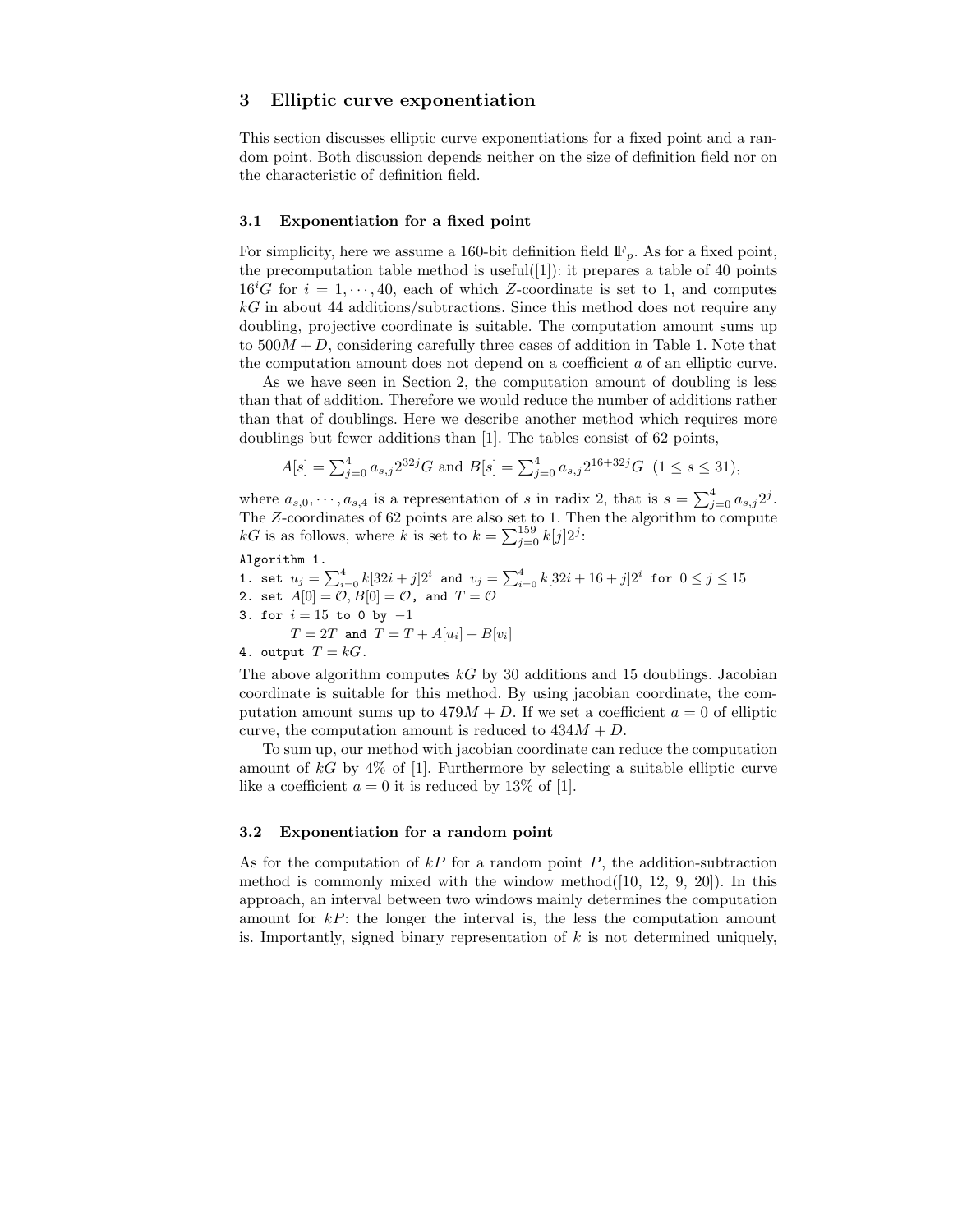while an interval differs for each signed binary representation. Here we present new signed binary representation, which can offer a longer interval by mixing with the window method. A feature of our method is that the signed binary representation depends on a width in the window method. On the other hand, known representation([10, 12, 9]) is independent of the window method.

Let  $n = \lfloor log_2(k) \rfloor$ ,  $k = \sum_{i=0}^{n} k[i]2^{i}$  ( $k[i] = 0, 1$ ) in binary representation, and  $w$  be a width in the window method. The following algorithm transforms k into  $k' = \sum_{i=0} k'[i]2^i$  ( $k'[i] = 0, \pm 1$ ) in signed binary while setting windows  $W[i](i = 0, 1, \ldots)$ .  $W[j](j = 0, 1, \cdots)$ :

#### Algorithm 2.

1. set  $i = 0$ ,  $j = 0$  and  $k[n + 1] = 0$ 2. while  $i \leq n$  do: if  $i + w - 1 \ge n - w$ , then set  $k'[i] = k[i], \dots, k'[n] = k[n],$ set  $W[j] = (k[i + w - 1], \dots, k[i + 1], k[i])$  and goto 3. if  $k[i] = 0$ , then set  $k'[i] = k[i]$ ,  $i = i + 1$ , and goto 2. if  $k[i] = 1$ , then set  $t[j] = \sum_{t=0}^{w-1} k[i+t]2^t$ if  $k[i + w] = 0$ , then set  $k'[i] = k[i], \dots, k'[i+w] = k[i+w]$ , set  $W[j] = (k[i + w - 1], \dots, k[i + 1], k[i]),$ set  $j = j + 1$ ,  $i = i + w + 1$  and goto 2. if  $k[i+w]=1$ , then for first *t* satisfying  $k[t]=0$   $(t=i+w+1,\cdots)$ set  $k'[i+w] = 0, \cdots, k'[t-1] = 0$ , and  $k[t] = 1$ , set  $t[j]=2^w-t[j]=\sum_{t=0}^{w-1}k'[i+t]2^t$  (in binary representation), set  $k'[i] = -k'[i], \dots, k'[i+w-1] = -k'[i+w-1],$ set  $W[j] = (k'[i + w - 1], \dots, k'[i + 1], k'[i]),$ set  $i = t, j = j + 1$  and goto 2. 3. output  $k' = \sum_{i=0} k'[i]2^i$   $(k'[i] = 0, \pm 1)$  and  $W[i](i = 0, 1, \cdots)$ .

Let the most significant window be  $W[s-1] = (k'[i+w-1], \dots, k'[i+1], k'[i])$ .<br>For convenience set  $W[s] = (k'[n] \dots, k'[i+w])$  where  $i + w \ge n - w + 1$  from For convenience, set  $W[s] = (k'[n], \dots, k'[i+w])$ , where  $i + w \ge n - w + 1$  from<br>Algorithm 2. Then  $k'$  is written as Algorithm 2. Then  $k'$  is written as

$$
k' = 2^{t_0} (2^{t_1} (\cdots 2^{t_{s-1}} (2^{t_s} W[s] + W[s-1]) \cdots) + W[0]) \ (0 \le t_i).
$$

In order to decrease the number  $t_s$  of doublings, we revise  $W[s]$  to a window with a length at most w from MSB and fit the most significant bit of  $W[s-1]$ to the new  $W[s]$ , while leaving others as they are. Then we can compute  $kP$ from MSB to LSB by using the transformation of  $k$  after preparing points  $P, 3P, \cdots, (2^w - 1)P.$ 

**Example.** Set  $w = 4$ . For a given  $k = 1011011001101111$  in binary representation, the algorithm transforms  $k$  into:

 $k' = 101 1011 0 0111 00 \overline{1001} = W[3] W[2] 0 W[1] 00 W[0],$ revise  $k'$  to:

 $k' = 1011 011 0 0111 00 \overline{1001} = W[3] W[2] 0 W[1] 00 W[0],$ where  $\overline{1}$  denotes  $-1$  and each block of underlined digits represents one window like W[0]. Then kP can be computed by  $2^{6}(2^{5}(2^{3}W[3] + W[2]) + W[1]) + W[0]$ .

Let estimate the computation amount of exponentiation in this method. First we show that an average interval between two windows is 2: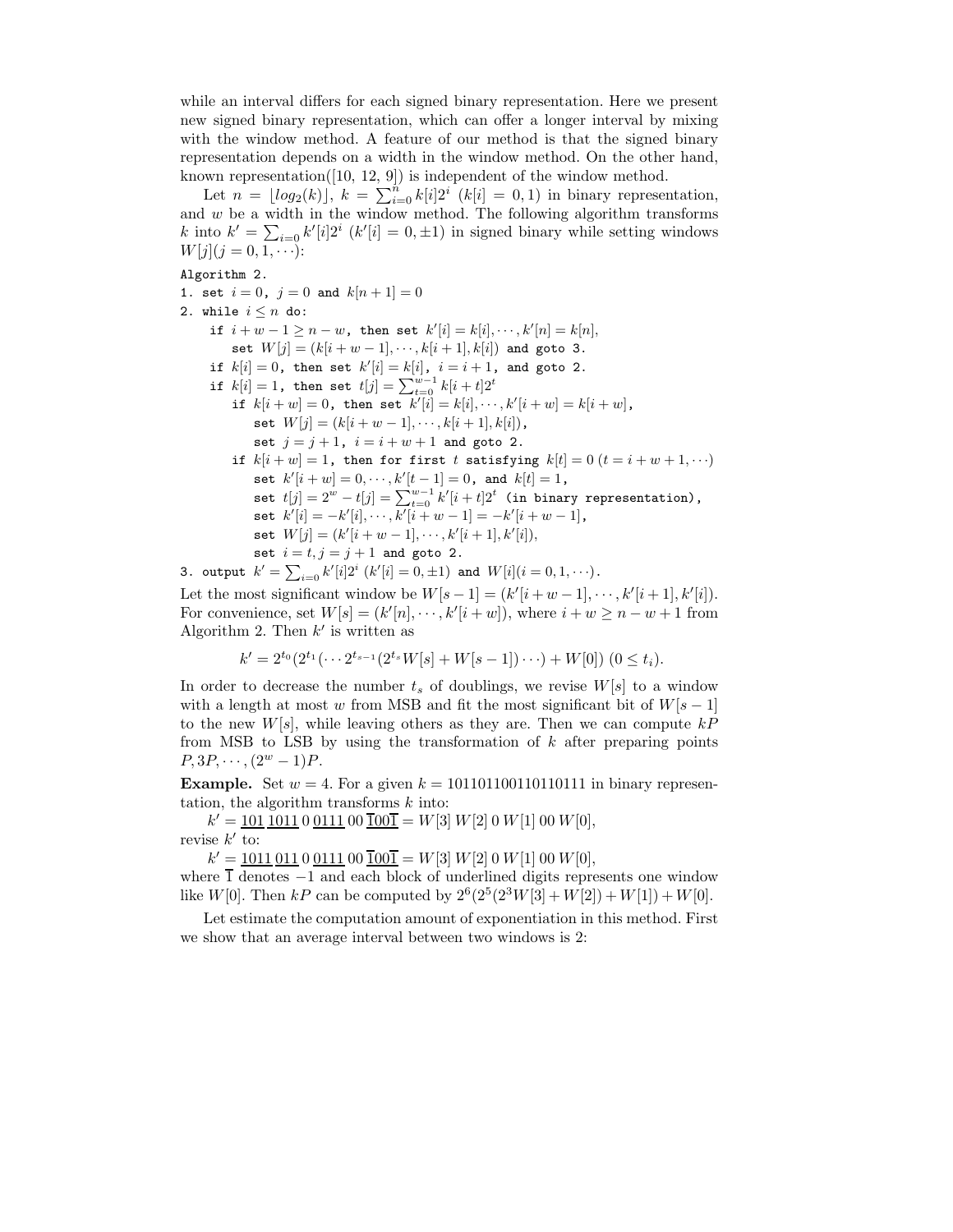#### **Theorem 1.** *Algorithm 2 constructs windows at an average interval of 2 bits.*

*Proof.* Let  $W[j] = (k[i+w-1], \dots, k[i+1], k[i])$  be a window. Then we show the next window  $W[j+1]$  will start at  $k[i+w+2]$  on the average. From Algorithm 2, the next window never starts at  $k[i + w]$ . The next window starts at  $k[i + w + 1]$ if and only if  $(k[i+w+1], k[i+w]) = (0,1), (1,0)$ . Therefore the probability of starting at  $k[i+w+1]$  is  $\frac{1}{2}$ . The next window starts at  $k[i+w+2]$  if and only if  $(k[i+w+2], k[i+w+1], k[i+w]) = (1, 0, 0), (0, 1, 1)$ . Therefore the probability<br>of starting at  $k[i+w+2]$  is  $(\pm)^2$ . Thus, an average interval between  $W[i]$  and of starting at  $k[i + w + 2]$  is  $(\frac{1}{2})^2$ . Thus, an average interval between  $W[j]$  and  $W[i+1]$  is computed in  $\sum_{i}^{k} (\frac{1}{2})^i \sim 2$ . Therefore the next window will start  $W[j+1]$  is computed in  $\sum_{i=1}^{\infty} i * (\frac{1}{2})^i \simeq 2$ . Therefore the next window will start<br>at  $k[i+w+2]$  on the average  $\Box$ at  $k[i + w + 2]$  on the average.  $\square$ 

From the above theorem, we obtain the following approximate multiplication count  $T_w(n)$  for raising a point P to the n-th power by setting  $u = \sum_{i=0}^{s} t_i$  and L to be the average length of k' and using iscobian coordinates  $L$  to be the average length of  $k'$  and using jacobian coordinates

 $T_w(n) = (16 - \frac{5}{2^{w-1}})(\frac{L}{w+2}) + 10u + 16 * 2^{w-1} - 15.$ 

Then it is easily shown that  $u = (n + 2 - (\frac{1}{2})^w - w)$  and  $L = n + \frac{3}{2}$ . Therefore we obtain

$$
T_w(n) = (16 - \frac{5}{2^{w-1}})(\frac{n+3/2}{w+2}) + 10(n+2 - (\frac{1}{2})^w - w) + 16 \cdot 2^{w-1} - 15.
$$

Choosing w to make  $T_w(n)$  minimal in the range of  $150 < n < 170$ , we get  $w = 4$ is optimal since  $T_3(n) > T_4(n) < T_5(n)$ .

We discuss one case of  $n = 159$ , in which implementation is presented in Appendix B. Our algorithm computes  $kP$  in 33.7 additions and 157.9 doublings. The total computation amount of our algorithm with jacobian coordinates is  $2098M + D$ . On the other hand, the method of [9] requires  $2384M + D$  in projective coordinates or  $2141M + D$  in jacobian coordinates.

## **4 Conclusion**

In this paper, we have been proposed efficient elliptic curve exponentiations for a fixed and a random point. As for a fixed point, our method with more doublings but fewer additions can compute  $kG$  with 160-bit k in 30 additions and 15 doublings. As for a random point, our method of mixing new signed representation with the window method can compute  $kP$  with 160-bit k in 33.7 additions and 157.9 doublings. The use of jacobian coordinate gives further improvement to the running time: elliptic curve exponentiation for a fixed point can be computed in  $479M + D$  and that for a random point can be computed in  $2098M + D$ .

## **References**

1. E. F. Brickell, D. M. Gordon, K. S. McCurley and D. B. Wilson, "Fast exponentiation with precomputation" *Advances in Cryptology-Proceedings of EURO-CRYPT'92*, Lecture Notes in Computer Science, **658**(1993), Springer-Verlag, 200- 207.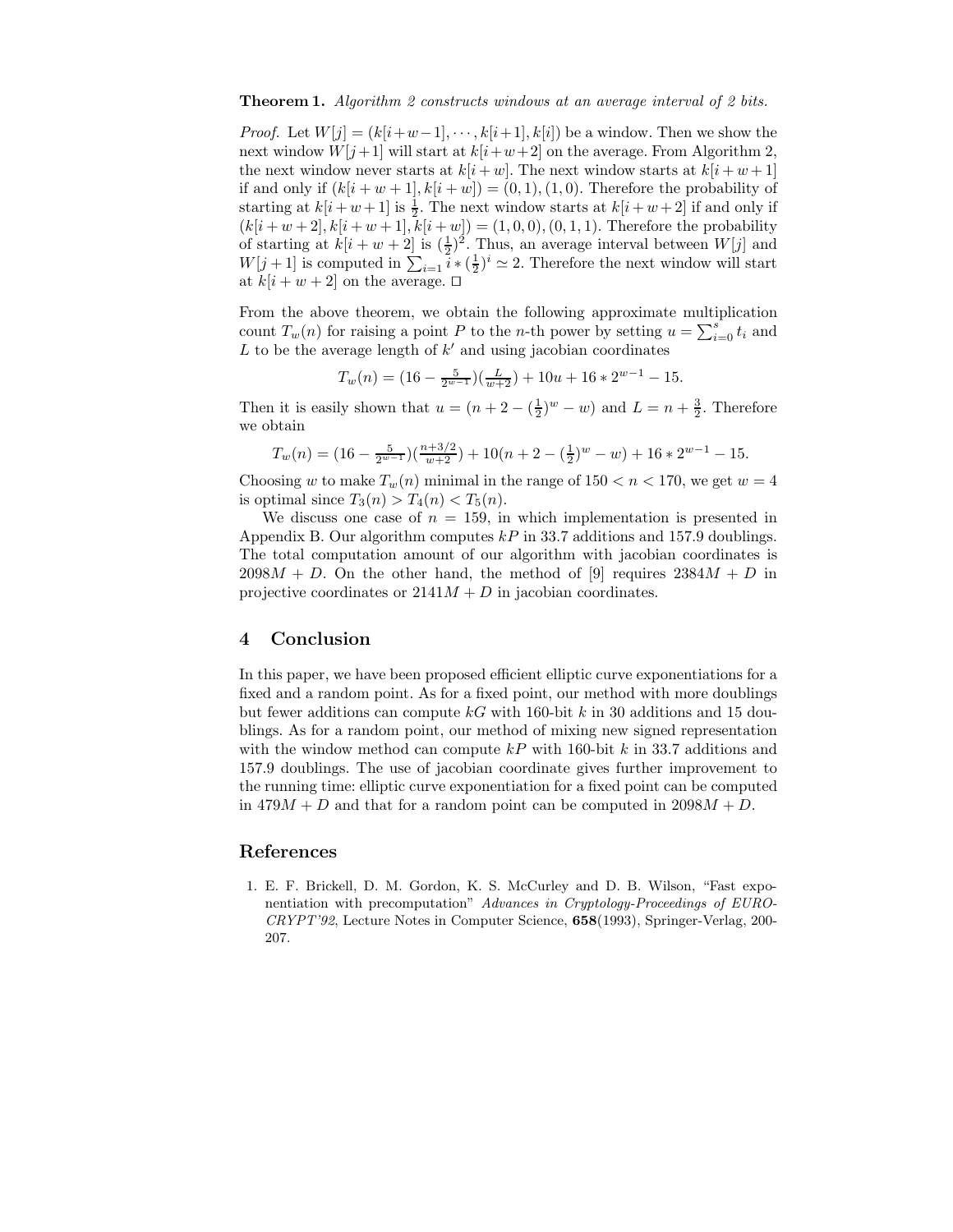- 2. D. V. Chudnovsky and G. V. Chudnovsky "Sequences of numbers generated by addition in formal group and new primality and factorization tests" *Advances in Applied Math.*, **7**(1986), 385-434.
- 3. "Proposed federal information processing standard for digital signature standard (DSS)", *Federal Register*, v. 56, n. 169, 30 Aug 1991, 42980-42982.
- 4. W. Diffie and M. Hellman, "New directions in cryptography" *IEEE Trans. Inform. Theory*, Vol. IT-22 (1976), 644-654.
- 5. T. ElGamal, "A public key cryptosystem and a signature scheme based on discrete logarithms", *IEEE Trans. Inform. Theory*, Vol. IT-31 (1985), 469-472.
- 6. G. Harper, A. Menezes and S. Vanstone, "Public-key cryptosystems with very small key lengths", *Advances in Cryptology-Proceedings of Eurocrypt'92*, Lecture Notes in Computer Science, **658**(1993), Springer-Verlag, 163-173.
- 7. *IEEE P1363 Working Draft*, February 6, 1997.
- 8. N. Koblitz, "Elliptic curve cryptosystems", *Mathematics of Computation*, **48**(1987), 203-209.
- 9. K. Koyama and Y. Tsuruoka, "Speeding up elliptic cryptosystems by using a signed binary window method", *Abstract of proceedings of CRYPTO'92*, 1992.
- 10. D. E. Knuth, *The art of computer programming*, *vol. 2*, *Seminumerical Algorithms*, 2nd ed., Addison-Wesley, Reading, Mass. 1981.
- 11. V. S. Miller, "Use of elliptic curves in cryptography", *Advances in Cryptology-Proceedings of Crypto'85*, Lecture Notes in Computer Science, **218**(1986), Springer-Verlag, 417-426.
- 12. F. Morain and J. Olivos, "Speeding up the computations on an elliptic curve usingaddition-subtraction chains", Theoretical Informatics and Applications Vol.24, No.6 (1990), 531-544.
- 13. A. Menezes, T. Okamoto and S. Vanstone, "Reducingelliptic curve logarithms to logarithms in a finite field", *Proceedings of the 22nd Annual ACM Symposium on the Theory of Computing*, 80-89, 1991.
- 14. S. C. Pohlig and M. E. Hellman, "An improved algorithm for computing logarithm over  $GF(p)$  and its cryptographic significance", *IEEE Trans. Inf. Theory*, IT-24(1978), 106-110.
- 15. J. Pollard, "Monte Carlo methods for index computation(mod *p*)", *Mathematics of Computation*, **32**(1978), 918-924.
- 16. R. Rivest, A. Shamir and L. Adleman, "A method for obtaining digital signatures and public-key cryptosystems", *Communications of the ACM*, vol.21, No.2(1978), 120-126.
- 17. B. Schneier *Applied cryptography*, II, John Wiley & Sons, Inc. 1996.
- 18. C. P. Schnorr, "Efficient identification and signatures for smart cards", *Advances in cryptology-Proceedings of Crypto'89*, Lecture Notes in Computer Science, **435**(1989), Springer-Verlag, 239-252.
- 19. J. H. Silverman, *The Arithmetic of Elliptic Curves*, GTM106, Springer-Verlag, New York, 1986.
- 20. R. Schroeppel, H. Orman, S. O'Malley and O. Spatscheck, "Fast key exchange with elliptic curve systems", *Advances in Cryptology-Proceedings of Crypto'95*, Lecture Notes in Computer Science, **963**(1995), Springer-Verlag, 43-56.
- 21. Torbjorn Granlund, The GNU MP LIBRARY, version 2.0.2, June 1996. ftp://prep.ai.mit.edu/pub/gnu/gmp-2.0.2.tar.gz
- 22. E. D. Win, A. Bosselaers and S. Vandenberghe "A fast software implementation for arithmetic operations in GF(2*<sup>n</sup>*)", *Advances in Cryptology-Proceedings of Asiacrypt'95*, Lecture Notes in Computer Science, **1163**(1996), Springer-Verlag, 65-76.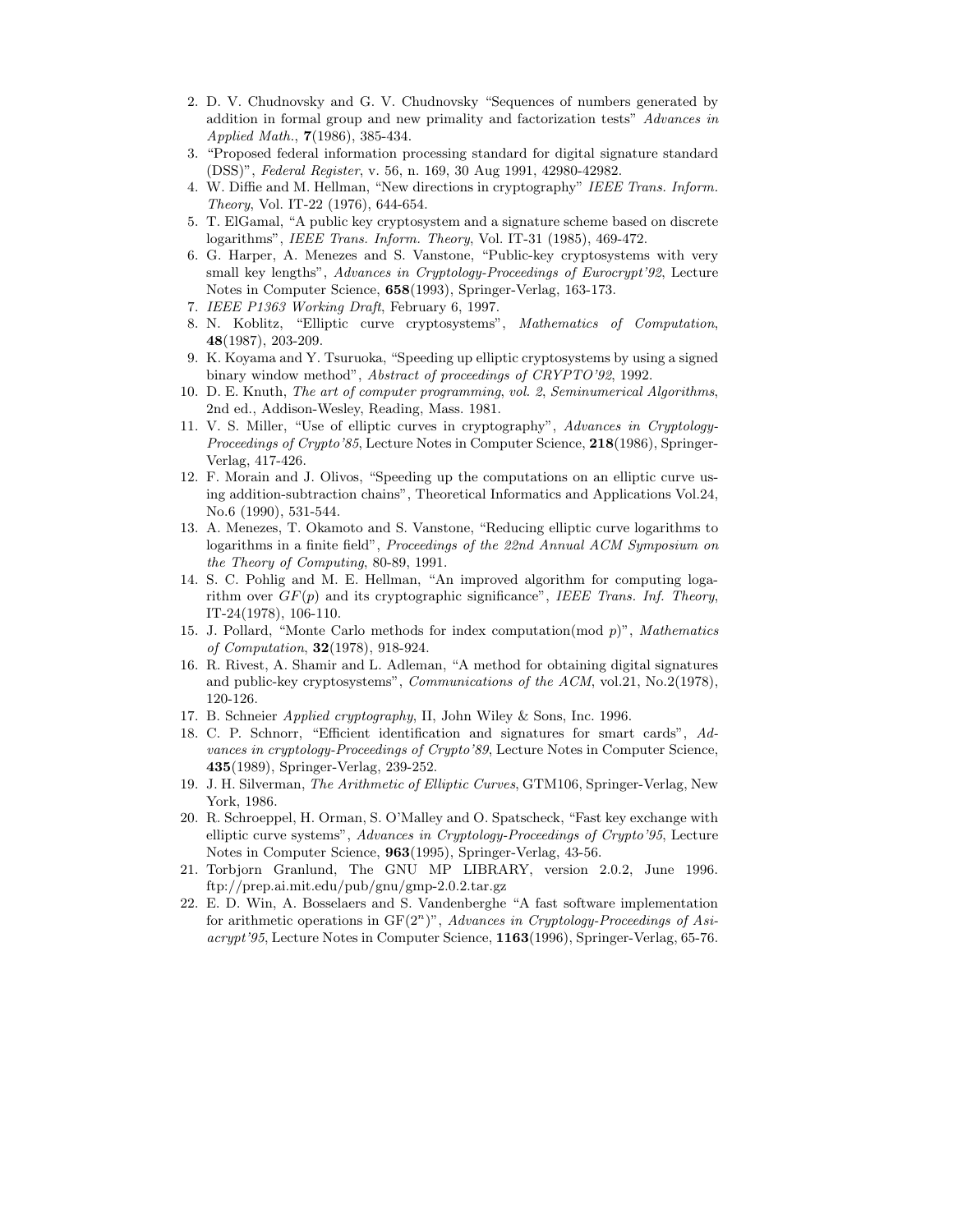## **A The addition formula in projective coordinate**

Let an elliptic curve over  $\mathbb{F}_p(p>3)$  be

$$
E: y^2 = x^3 + ax + b \ \ (a, b \in \mathbb{F}_p, 4a^3 + 27b^2 \neq 0).
$$

For the elliptic curve, the projective coordinate sets  $x = X/Z$  and  $y = Y/Z$  i.e.

$$
E: Y^2 Z = X^3 + aXZ^2 + bZ^3.
$$

The addition formulae in projective coordinates are the following. Let  $P =$  $(X_1, Y_1, Z_1), Q = (X_2, Y_2, Z_2)$  and  $P + Q = R = (X_3, Y_3, Z_3).$ • Curve addition formula in projective coordinates  $(P \neq +Q)$ 

We equation formula in projective coordinates 
$$
(I \neq \pm \sqrt{2})
$$

$$
X_3 = vA, Y_3 = u(v^2 X_1 Z_2 - A) - v^3 Y_1 Z_2, Z_3 = v^3 Z_1 Z_2,
$$
\n(1)

where  $u = Y_2Z_1 - Y_1Z_2$ ,  $v = X_2Z_1 - X_1Z_2$ ,  $A = u^2Z_1Z_2 - v^3 - 2v^2X_1Z_2$ ; • Curve doubling formula in projective coordinates  $(R = 2P)$ 

$$
X_3 = 2hs, Y_3 = w(4B - h) - 8Y_1^2 s^2, Z_3 = 8s^3,
$$
\n(2)

where  $w = aZ_1^2 + 3X_1^2$ ,  $s = Y_1Z_1$ ,  $B = X_1Y_1s$ ,  $h = w^2 - 8B$ .

# **B Implementation of elliptic curve exponentiations**

#### **B.1 Elliptic curves**

Elliptic curves  $E/\mathbb{F}_p$  with order divisible by 160-bit or more prime is secure if it satisfies MOV-condition([7]). As we have seen in Section 2, the computation amount of doubling is reduced in the case of a coefficient  $a = 0$  or  $-3$  of elliptic curve. Here we implement two elliptic curves with a coefficient  $a = 0$  in 160-bit and 169-bit key size.

#### **1. 160-bit key size**

- $−$  a definition field  $\mathbb{F}_{p_1}$ :  $p_1 = 2^{160} 2013$
- **−** an elliptic curve  $E_1: y^2 = x^3 + 4$ ,  $#E_1(\mathbb{F}_{p_1}) = 3 * 13 * q_1$ , where  $q_1$  is a prime  $q_{1} = 37\ 47440\ 09572\ 02638\ 92829\ 95765\ 50867\ 08565\ 09759\ 22411$
- $−$  a basepoint  $G_1$ :  $(x_1, y_1) ∈ E_1(\mathbb{F}_{p_1})$  with order  $q_1$ , where  $x_1 = 1312\ 01277\ 27149\ 38861\ 46561\ 78958\ 06449\ 61829\ 03474\ 73840$  $y_1 = 1143 61120 94309 35596 62639 62368 56710 92306 44246 02993$

#### **2. 169-bit key size**

- **–** a definition field IF*<sup>p</sup>*<sup>2</sup> : <sup>p</sup><sup>2</sup> = 2<sup>169</sup> <sup>−</sup> <sup>1825</sup>
- an elliptic curve  $E_2$ :  $y^2 = x^3 + 49$ ,  $#E_2(\mathbb{F}_{p_2}) = 3 * 67 * q_2$ , where  $q_2$  is a prime

 $q_2 = 3722830041360309920996450974301139564890441335543$ 

- $−$  a basepoint  $G_2$ :  $(x_2, y_2) \in E_2(\mathbb{F}_{p_2})$  with order  $q_2$ , where
	- $x_2 = 1$  55608 20629 69890 07722 36926 87616 67589 98487 34687 95184  $y_2 = 55502\ 35686\ 97076\ 18367\ 46840\ 54359\ 62467\ 42560\ 87632\ 81833$